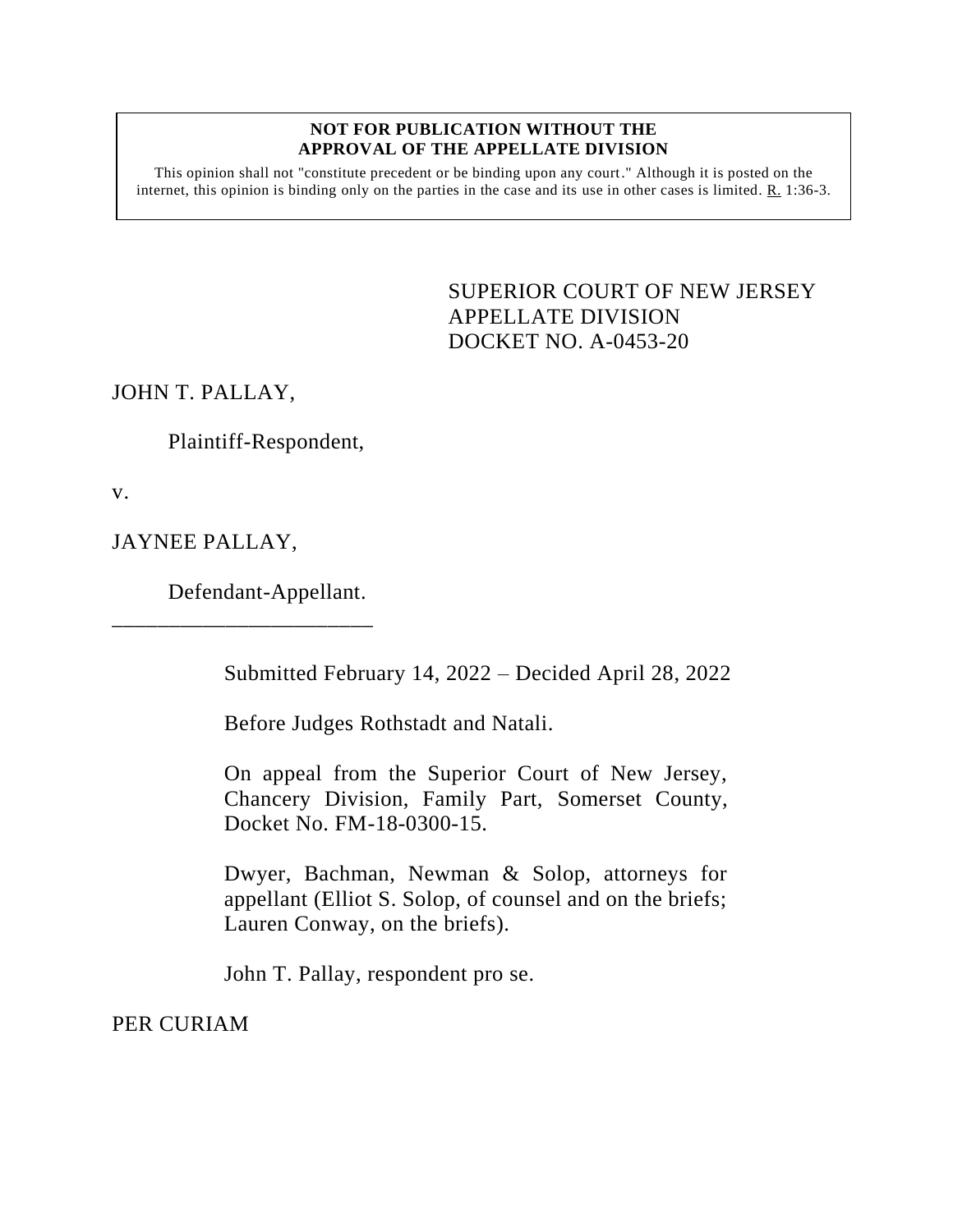In this post-judgment dissolution matter, defendant Jaynee Pallay appeals from Family Part Judge Haekyoung Suh's August 7, 2020 order that addressed issues relating to the enforcement of the parties' Dual Judgment of Divorce (DJOD) and ensuing Family Part orders relating to alimony, personal property, the sale of the former marital home, and counsel fees. She also challenges the judge's September 25, 2020 order denying defendant's motion to reconsider the August 7 order and granting plaintiff John T. Pallay's cross-motion to enforce.

On appeal, defendant argues the judge abused her discretion by (1) not requiring plaintiff to pay his alimony arrears and future payments through a qualified domestic relations order (QDRO) that would transfer plaintiff's share of his retirement assets to defendant; (2) failing to require plaintiff to pay defendant's counsel fees and costs associated with her motion that led to the August 7 order; (3) requiring defendant to account for personal property that plaintiff claimed had been in defendant's possession and that she be sanctioned if she failed to do; and (4) requiring the former marital home to be sold after plaintiff interfered with defendant's right under their DJOD to refinance the existing mortgage and obtain title to the property.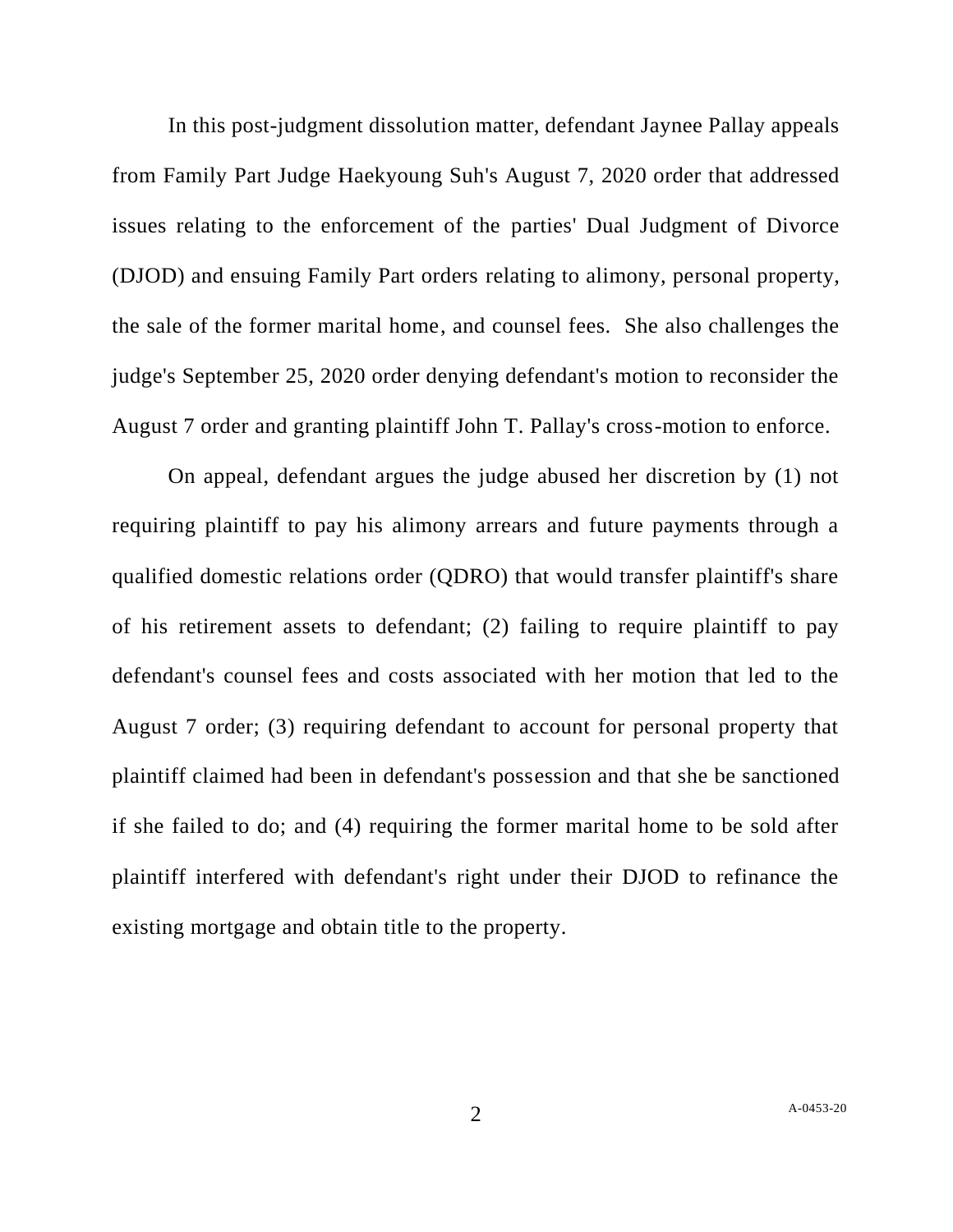After considering defendant's contentions in light of the record and applicable principles of law, we affirm substantially for the reasons stated by Judge Suh in each of her written decisions issued with the challenged orders.

The salient facts taken from the record are summarized as follows. The parties married on October 22, 1999. They had no children. They divorced pursuant to a January 28, 2019 DJOD, which incorporated a September 12, 2018 arbitration award that had been amended on October 12, 2018.

The arbitration award required, among other things, plaintiff to pay limited duration alimony in the amount of \$6,000 per month until 2029. It also required the parties to equally share the proceeds of the sale of the marital home and the value of the marital portion of plaintiff's retirement accounts through a QDRO to be prepared by Pension Appraisers, Inc. within fifteen days, with costs to be shared equally. The award also set forth a procedure for the distribution of the parties' personal property and provided for plaintiff paying a portion of defendant's counsel fees. The DJOD incorporated the arbitration award but modified it by also providing defendant with a sixty-day period to refinance the marital home so as to "absolve [plaintiff] of any financial obligation to the mortgagee, . . . or . . . sell the property."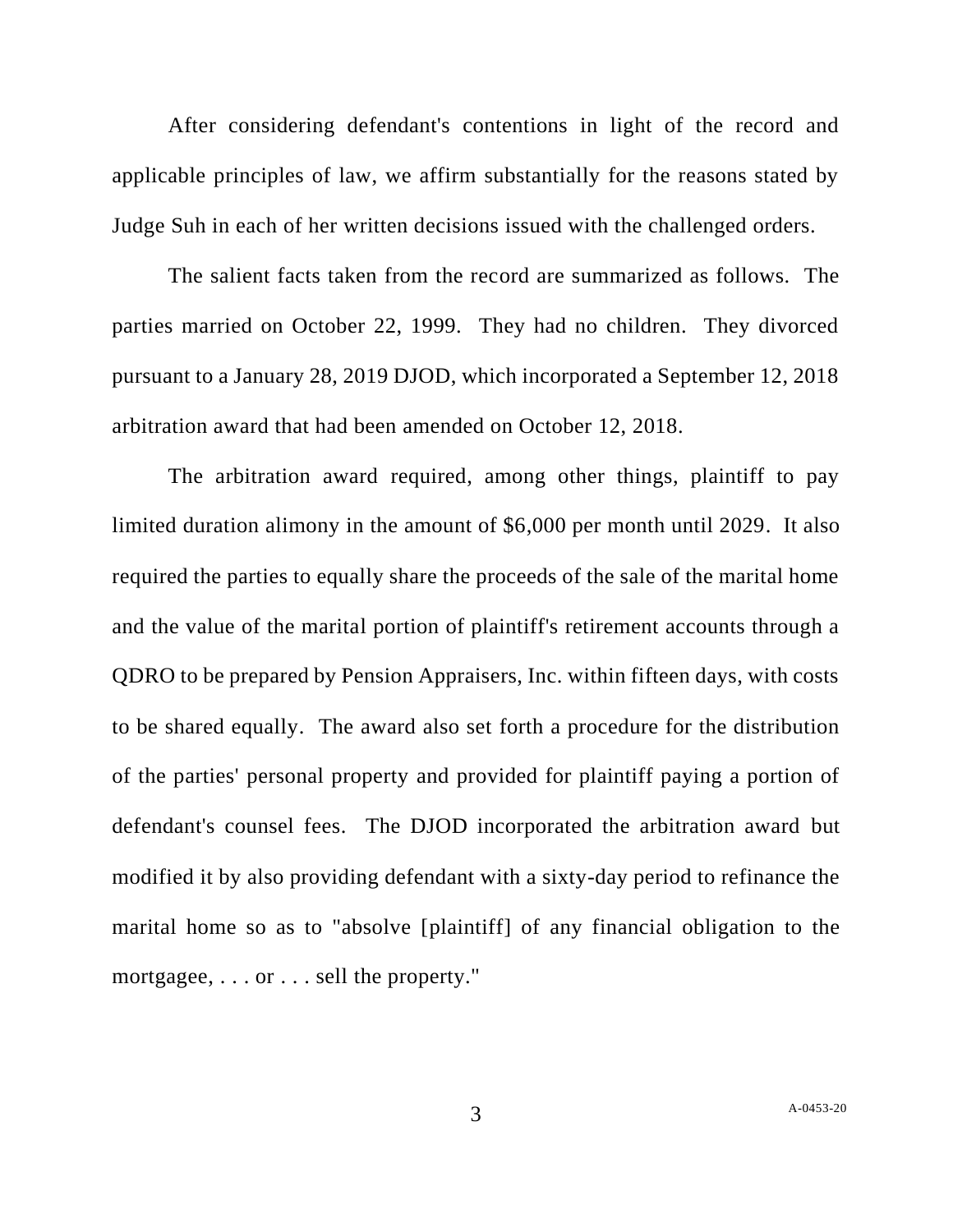Over the next year and a half, the parties engaged in extensive motion practice, which resulted in one judge's April 11, 2019 order, addressing enforcement issues relating to alimony, the QDRO, counsel fees, personal property, and the marital home. In that order, among other things, a judge again ordered the parties to retain Pension Appraisers within fourteen days to prepare the QDRO, and to cooperate and share costs. On November 15, 2019, another judge entered an order, again addressing enforcement issues with the QDRO and personal property. In entering that order, a judge found defendant paid only \$299 for an online QDRO in violation of the April 11, 2019 order. The judge therefore ordered her to reimburse plaintiff for his overpayment towards the QDRO and to pay Pension Appraisers the full \$495 to commence the QDRO's preparation within seven days.

On July 6, 2020, defendant filed a motion seeking, among other things, enforcement of the DJOD's alimony provisions by having arrears paid through a QDRO that would transfer plaintiff's "retirement assets" to defendant from which she could receive payment of both the arrears and future alimony obligations. To this end, defendant also sought an order granting her the ability to sign all documents necessary to accomplish her goal through a limited power of attorney.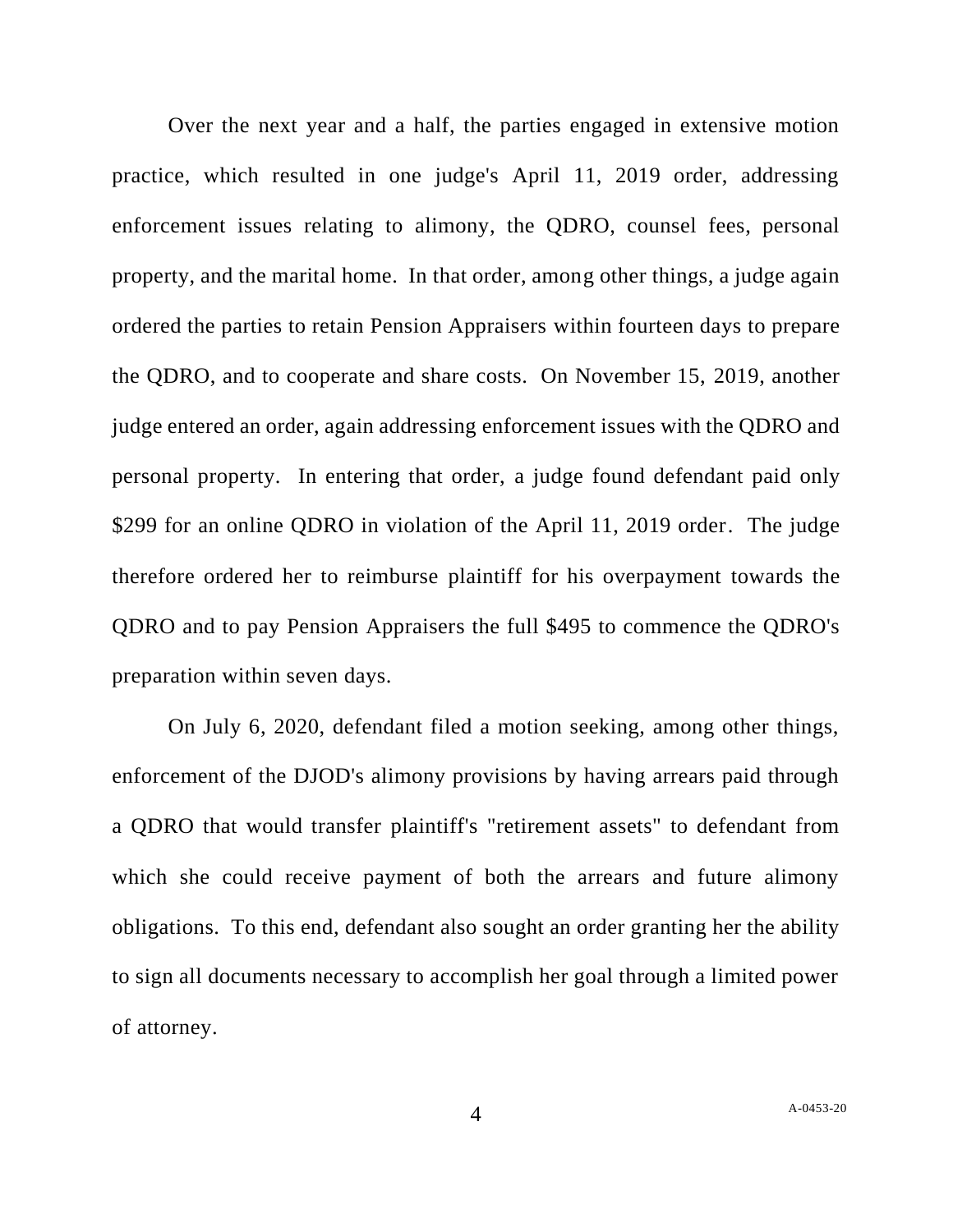In her supporting certification, defendant explained that, as of January 2020, plaintiff stopped making alimony payments and was in arrears in the amount of \$29,085. Defendant also noted that plaintiff had changed jobs without informing her. She also provided a Case Information Statement that she claimed demonstrated her financial hardships. Defendant also described various medical conditions from which she was suffering, and which caused her additional financial issues. Defendant also provided information about her efforts to resolve her claims and how plaintiff responded by stating he was unemployed due to Covid-19 issues and needed to rely on his 401(k) retirement funds for support. Plaintiff stated he started his own business months before but was "not under contract for work due to the Covid-19 outbreak" and "had been deemed unemployed by the State of North Carolina [where he now resides] with a starting date of February 28, 2020" for unemployment benefits.

Plaintiff responded to defendant's motion with a cross-motion and certification. In his motion, plaintiff again sought, among other relief, enforcement of defendant's obligation to cooperate in the processing of the QDRO and requiring her to provide an accounting of missing personalty, including proving that she donated certain items to charities. He also sought an order compelling defendant to cooperate in the sale of the former marital home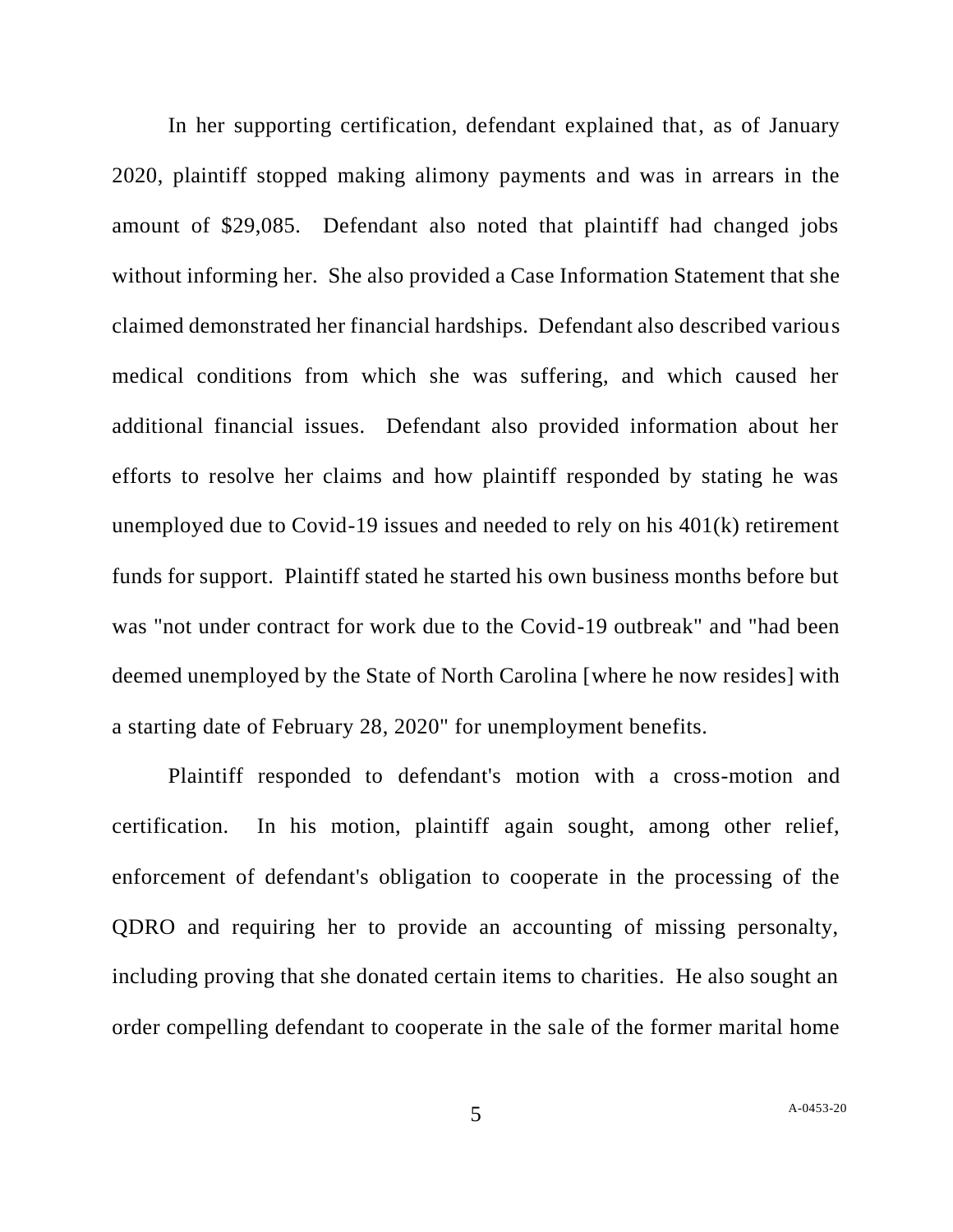as contemplated in the DJOD. In his supporting certification, plaintiff explained that defendant had not paid her share of the costs associated with the preparation of the QDRO, which had left him without access to the needed funds and caused him to suffer financial hardships.

Notably, plaintiff did not seek any reduction or termination of his alimony obligation. Instead, he stated he needed the retirement funds to pay what he owed defendant. As to the sale of the home, plaintiff claimed he possessed an option to purchase from a buyer offering \$331,000, far more than the parties had been offered at the time of their divorce.

Thereafter, defendant filed a reply certification, contesting many of plaintiff's assertions but noting that his cross-motion did not include any request to be relieved of his alimony obligation.

According to Judge Suh's order, prior to the entry of her August 7 order, the parties consented to plaintiff paying his arrears from his retirement funds after they were distributed by a QDRO. Judge Suh incorporated that agreement in her order because she found that there was no dispute that arears were owed and plaintiff did not ask to terminate or modify his alimony obligation. She ordered the QDRO to be completed within thirty days.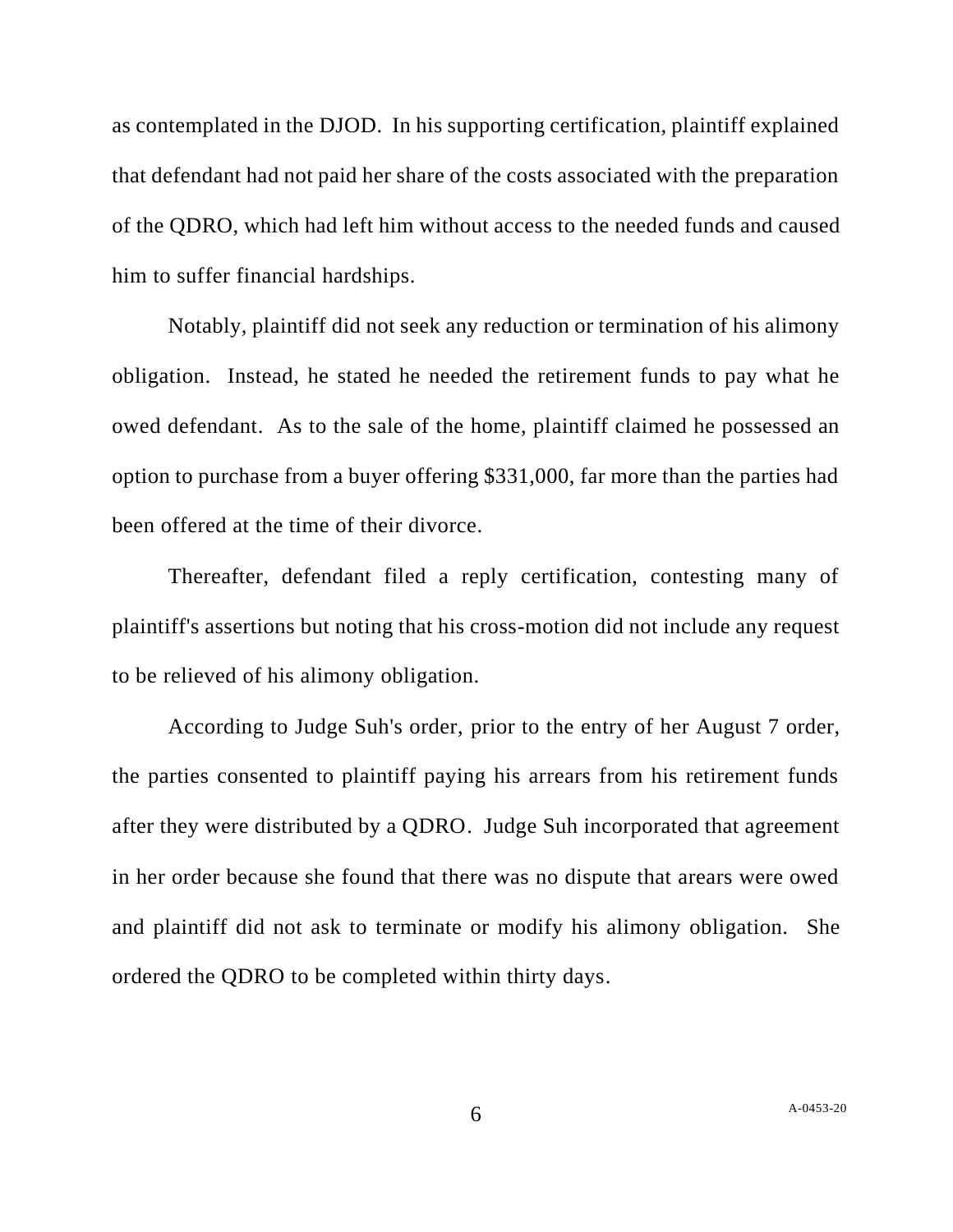However, the judge denied the balance of relief sought by defendant. Specifically, in denying any transfer of plaintiff's share of his retirement funds to defendant, the judge found that plaintiff agreed to pay his past and future obligations once he received his retirement funds, and that defendant had been uncooperative again in meeting her obligation to ensure that the QDRO necessary to the release of those funds was prepared by refusing to pay her \$495 share of Pension Appraisers' fee.

The judge therefore granted plaintiff's motion to compel defendant to cooperate in the QDRO process. She also ordered defendant to account for plaintiff's personalty and to cooperate in the immediate sale of the former marital home because prior orders entered in the matter required defendant to do so and she never complied. As to the sale of the former marital home, the judge found that it "was contemplated by the parties" and "[d]efendant's reassurance that she will be able to [refinance] upon completion of the QDRO is unsubstantiated and too late."

In denying defendant's motion for counsel fees, the judge reviewed the applicable factors and concluded "both parties failed to fulfill their obligations under the DJOD." However, she found that defendant's refusal to cooperate in the QDRO's preparation prevented plaintiff from using his retirement funds "as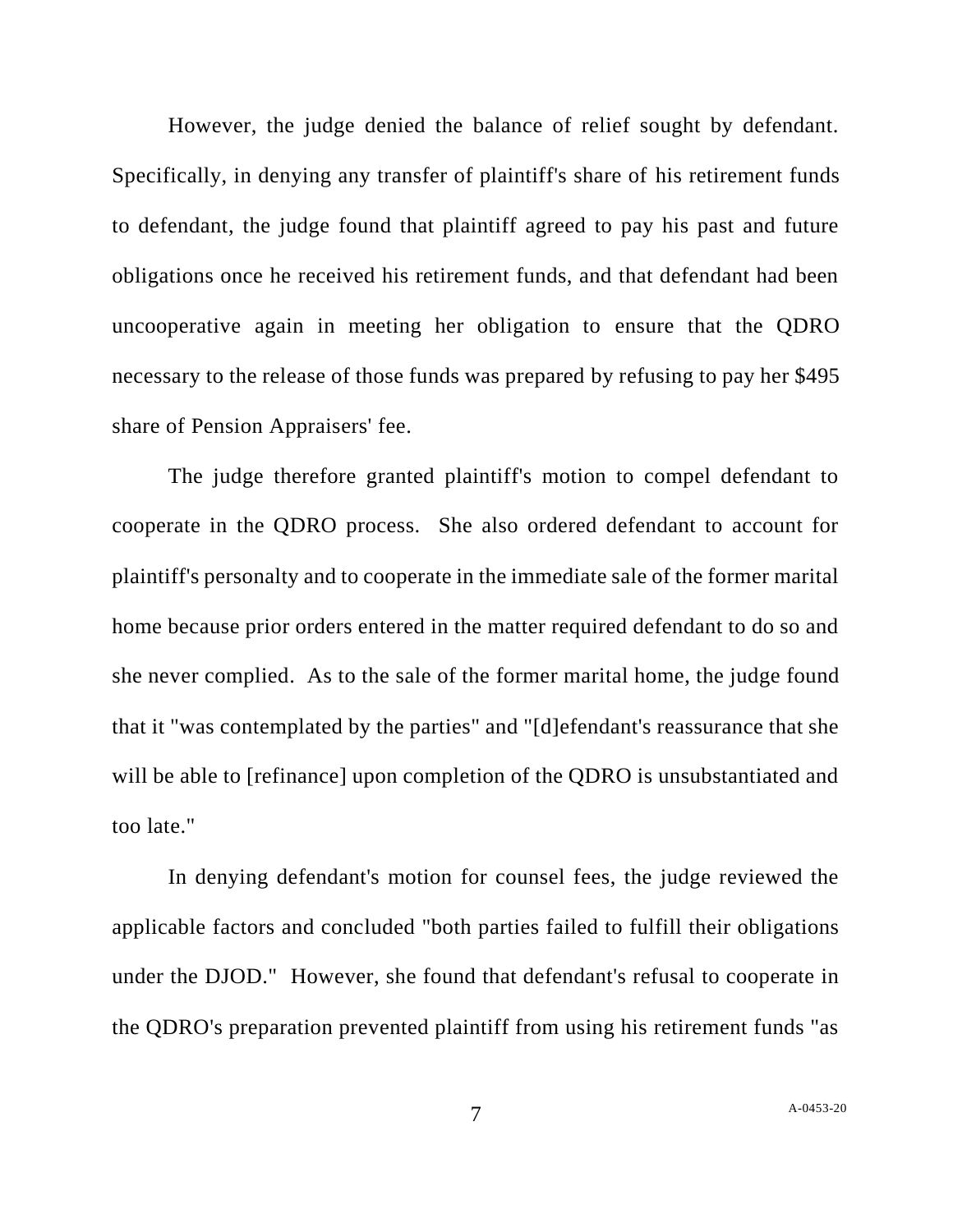a backup resource" for the payment of alimony "when he became unexpectedly unemployed and strapped." Under those circumstances, the judge found that the "factors do not weigh in favor of defendant[]."

Defendant then filed a motion for reconsideration and claims for additional relief. In her supporting certification, she provided a detailed explanation of the parties' litigation history and why she believed the judge's earlier order was wrong.

Plaintiff responded with a cross-motion to enforce because defendant failed to comply with the August 7 order by still not cooperating in efforts to secure the QDRO. Evidently, according to plaintiff, the parties disagreed over which services should be used by Pension Appraisers to prepare the QDRO and at what cost.

In response, Judge Suh entered the September 25, 2020 order that denied defendant's motion to reconsider or award any other relief and granted in part and denied in part plaintiff's motion to enforce. In the order, she granted plaintiff a limited power of attorney to sign on behalf of defendant all documents needed to complete the QDRO and directed that plaintiff can pay any necessary fees and that defendant's share would be deducted from her portion of the retirement assets if she does not reimburse plaintiff.

8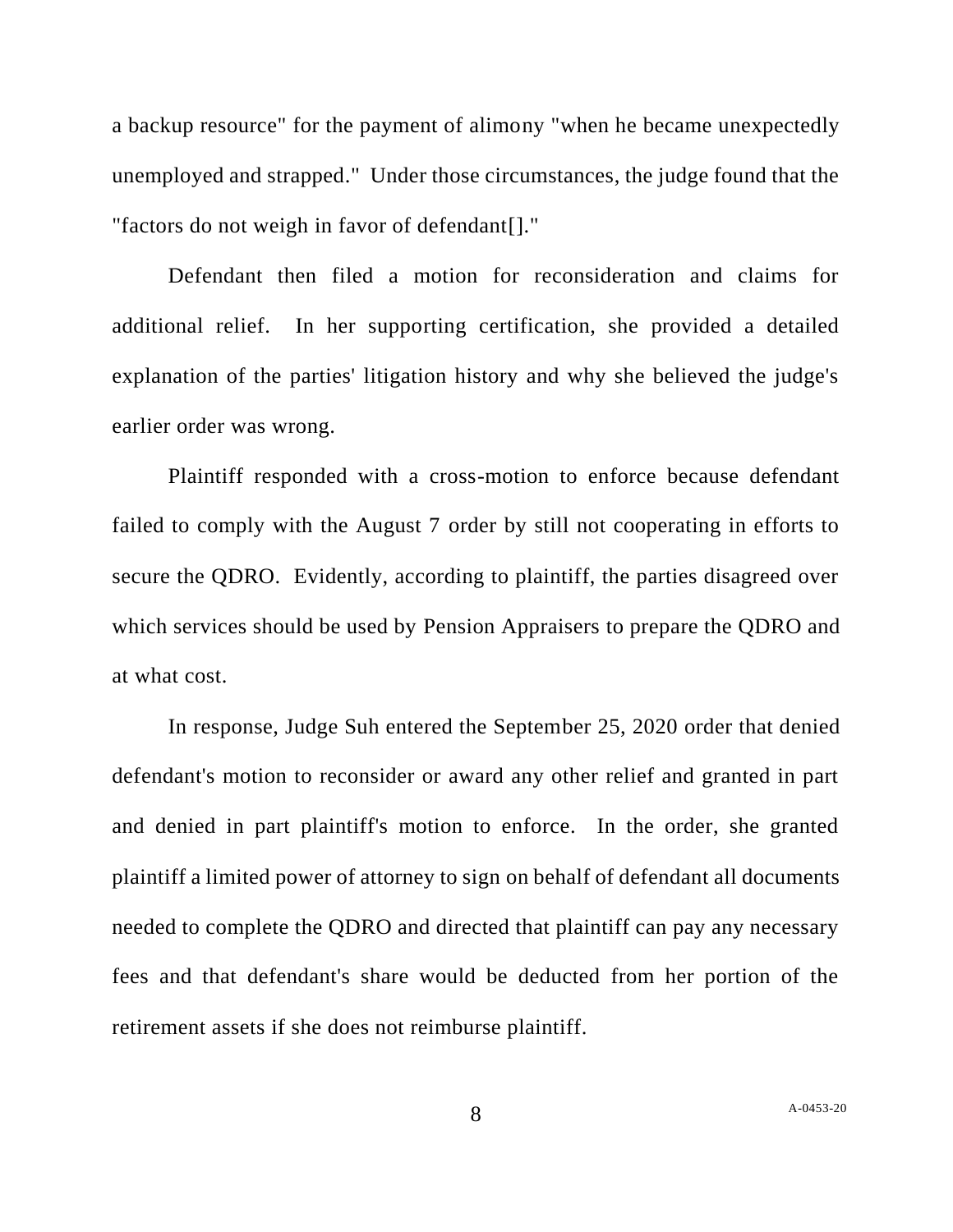The judge also ordered that defendant pay \$100 to cover the costs of reproducing plaintiff's personalty, including yearbooks and diplomas. As to the sale of the home, the judge appointed a realtor to effectuate the sale to the purchaser identified in plaintiff's certification filed in support of his original cross-motion.

In her written decision, Judge Suh explained that defendant continued to thwart the preparation of the QDRO. She further reasoned her denial of plaintiff's request to secure future alimony payments through the QDRO was sound because "the court properly recognized the exigent circumstances COVID-19 created for plaintiff and acknowledged [he] consistently paid alimony before COVID-19" and because defendant did not provide any reason to not trust plaintiff that the judge did not already consider. Last, Judge Suh reasoned defendant's self-serving claim, that plaintiff caused the QDRO to not be completed by not paying his alimony, did not change her decision that the QDRO was not completed because defendant refused to pay \$495 to Pension Appraisers.

As to the house, the judge found that defendant has been living in the "mar[it]al home for free and has prolonged its sale long enough." Addressing reconsideration, the judge concluded defendant failed to meet the criteria for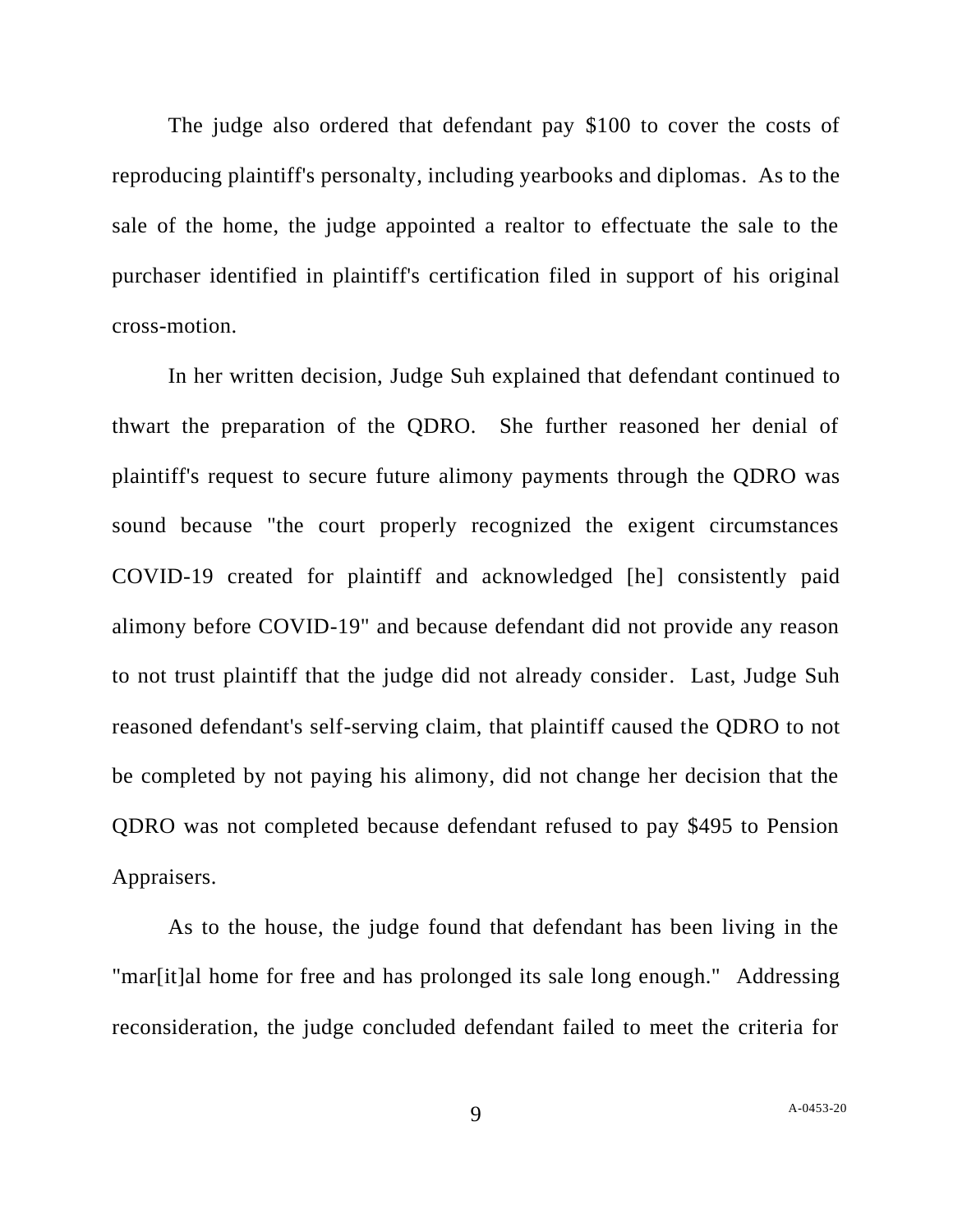same and no further orders were required as to the enforcement of plaintiff's alimony obligation, and the additional relief sought by defendant that related to plaintiff's arears were "outside the scope of reconsideration." Regarding the judge's earlier denial of counsel fees, the judge concluded that "[d]efendant's repeated assertions that plaintiff's applications have been in bad faith, without more, are insufficient to compel reconsideration." As to the sale of the home, the judge found defendant did not offer "anything the court did not previously consider." This appeal followed.

We begin by acknowledging that our review of Family Part orders is limited. Cesare v. Cesare, 154 N.J. 394, 411 (1998). "We review the Family Part judge's findings in accordance with a deferential standard of review, recognizing the court's 'special jurisdiction and expertise in family matters.'" Thieme v. Aucoin-Thieme, 227 N.J. 269, 282-83 (2016) (quoting Cesare, 154 N.J. at 413). "Thus, 'findings by the trial court are binding on appeal when supported by adequate, substantial, credible evidence,'" id. at 283 (quoting Cesare, 154 N.J. at 411-12), and it is "[o]nly when the trial court's conclusions are so 'clearly mistaken' or 'wide of the mark' should [we] intervene and make [our] own findings to ensure that there is not a denial of justice," N.J. Div. of Youth & Fam. Servs. v. E.P., 196 N.J. 88, 104 (2008) (quoting N.J. Div. of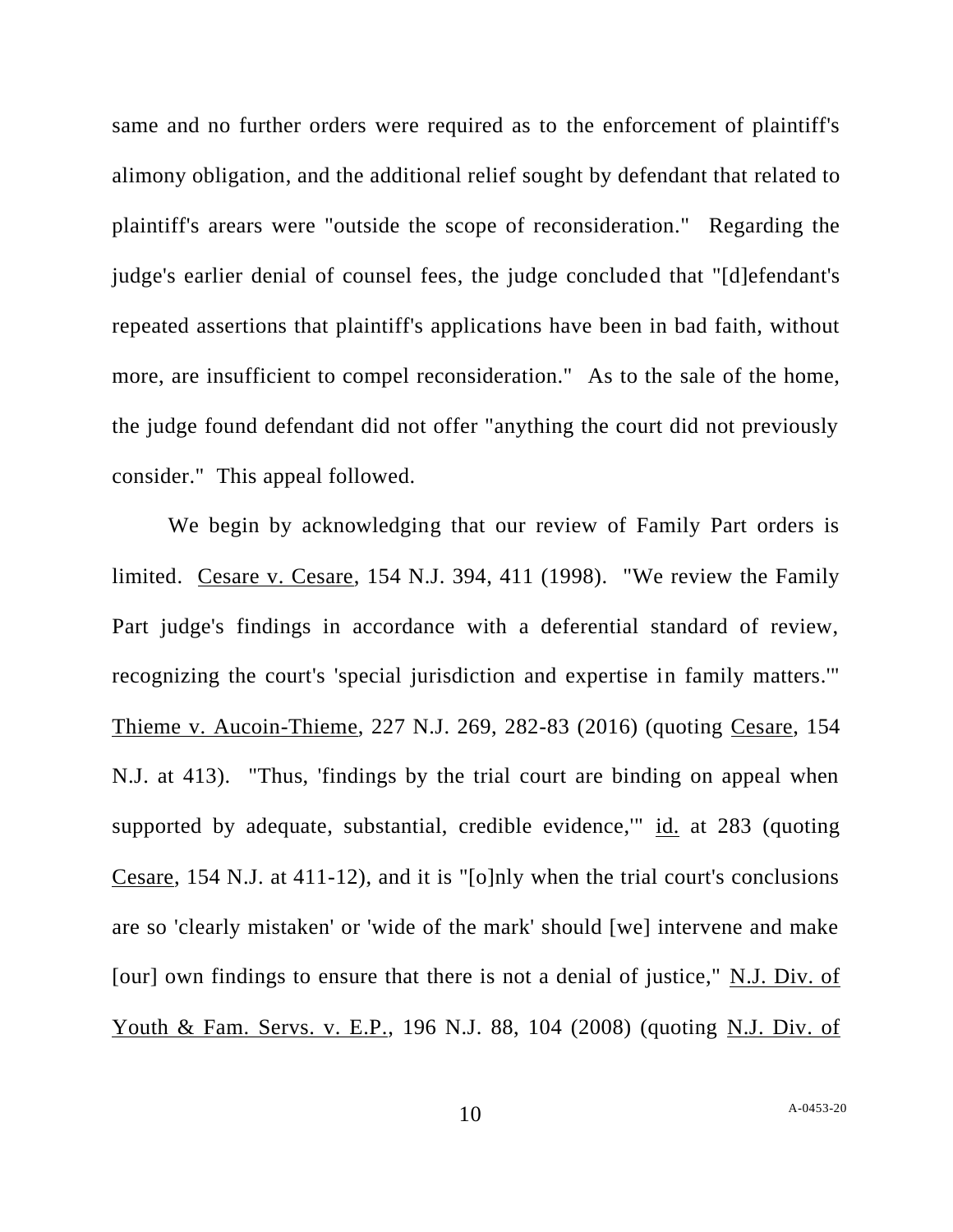Youth & Fam. Servs. v. G.L., 191 N.J. 596, 605 (2007)). We do not, however, owe any deference to the court's "interpretation of the law." Thieme, 227 N.J. at 283 (quoting D.W. v. R.W., 212 N.J. 232, 245 (2012)).

An order granting a motion to enforce litigant's rights is reviewed under an abuse of discretion standard. N. Jersey Media Grp., Inc. v. State, Off. of Governor, 451 N.J. Super. 282, 296, 299 (App. Div. 2017). So too are orders denying reconsideration. Granata v. Broderick, 446 N.J. Super. 449, 468 (App. Div. 2016). A court abuses its discretion "when a decision is 'made without a rational explanation, inexplicably departed from established policies, or rested on an impermissible basis.'" Pitney Bowes Bank, Inc. v. ABC Caging Fulfillment, 440 N.J. Super. 378, 382 (App. Div. 2015) (quoting Flagg v. Essex Cnty. Prosecutor, 171 N.J. 561, 571 (2002)).

The deferential standard we afford to Family Part orders is, as already noted, founded upon that court's expertise, as well as its ability to fashion equitable remedies when confronted with violations of its orders as the circumstances demand, especially in the area of spousal support and equitable distribution. The Family Part "possesses broad equitable powers to accomplish substantial justice" and may tailor an appropriate remedy for violation of its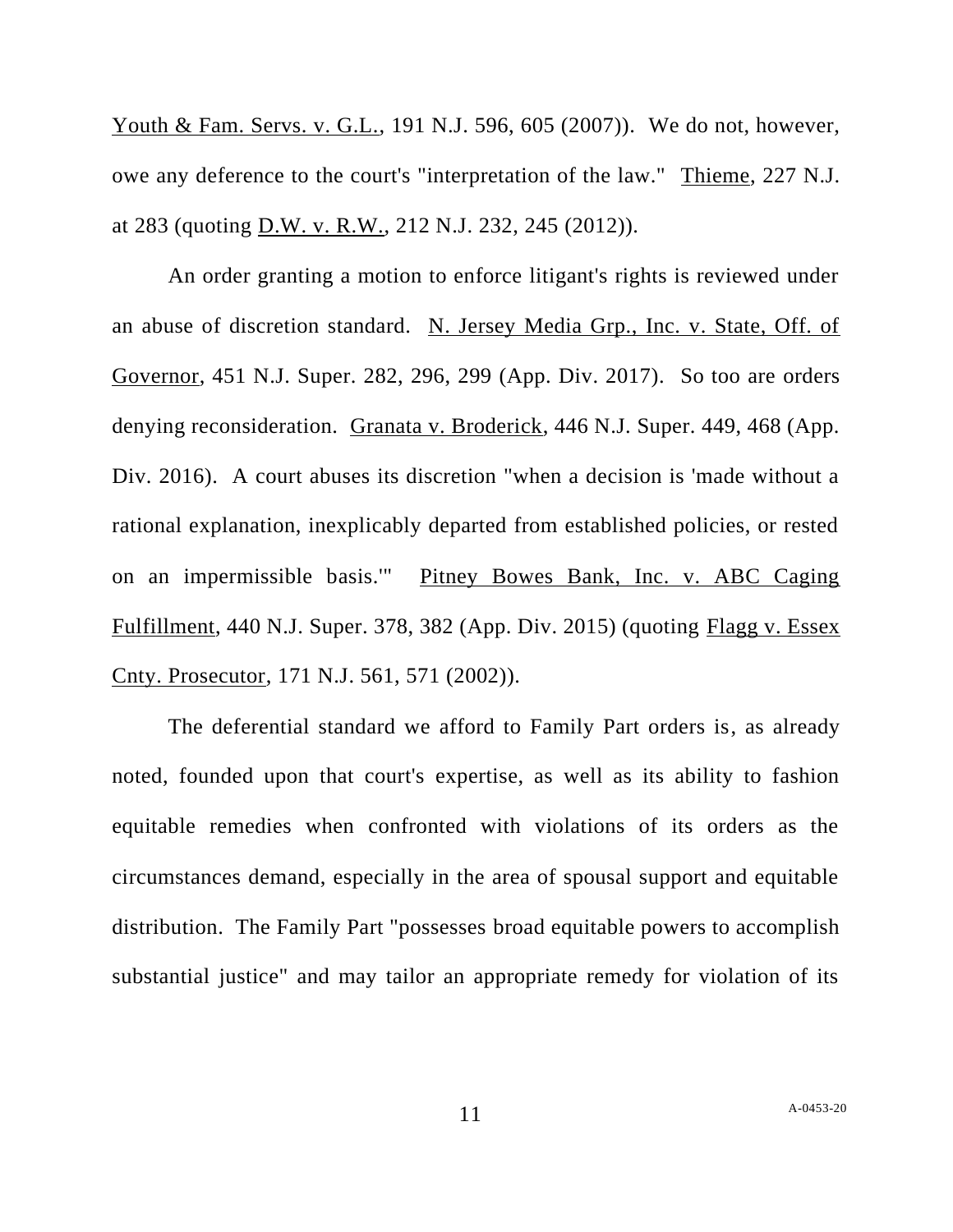orders. Finger v. Zenn, 335 N.J. Super. 438, 447 (App. Div. 2000). In addition,

N.J.S.A. 2A:34-23 provides:

[A]fter judgment of divorce ... the court may make such order as to the alimony or maintenance of the parties . . . as the circumstances of the parties and the nature of the case shall render fit, reasonable and just  $\dots$  [U] pon default in complying with any such order, the court may award and issue process for the immediate sequestration of the personal estate, and the rents and profits of the real estate of the party so charged, and appoint a receiver thereof, and cause such personal estate and the rents and profits of such real estate, or so much thereof as shall be necessary, to be applied toward such alimony and maintenance as to the said court shall from time to time seem reasonable and just; or the performance of the said orders may be enforced by other ways according to the practice of the court.

Our Supreme Court has held that "the trial court may exercise its discretion to order the sale of marital assets and the utilization of the proceeds in a manner as 'the case shall render fit, reasonable, and just.'" Randazzo v. Randazzo, 184 N.J. 101, 102 (2005). The Family Part's ability to fashion appropriate relief in a divorce proceeding is no less expansive where a party persists, post judgment, in refusing to comply with court orders relating to equitable distribution and alimony obligations. See Slayton v. Slayton, 250 N.J. Super. 47, 50 (App. Div. 1991) ("An item which was equitably distributed may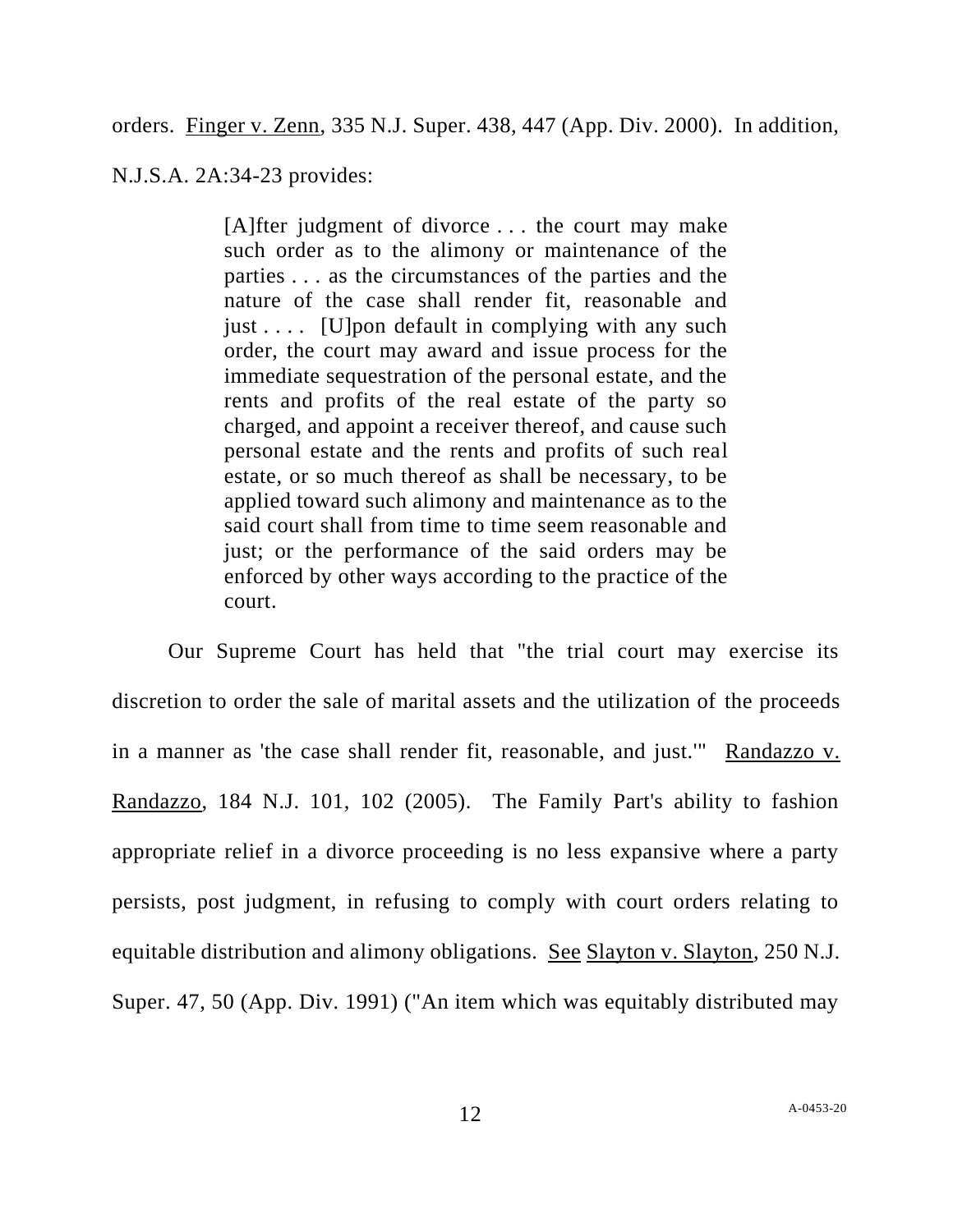indeed be tapped as a fund out of which otherwise calculated alimony may be satisfied.").

Rule 1:10-3 "provide[s] a mechanism, coercive in nature, to afford relief to a litigant who has not received what a Court Order or Judgment entitles that litigant to receive." D'Atria v. D'Atria, 242 N.J. Super. 392, 407 (Ch. Div. 1990). The power of a court to enforce an order is beyond question, and "[t]he particular manner in which compliance may be sought is left to the court's sound discretion." Bd. of Educ. of Middletown v. Middletown Twp. Educ. Ass'n, 352 N.J. Super. 501, 509 (Ch. Div. 2001). However, the court must balance the interests of the parties, "without losing sight of the legal system's interest in the integrity of judicial orders." Anyanwu v. Anyanwu, 333 N.J. Super. 345, 351- 52 (App. Div. 2000) (determining ordering the incarceration of a parent to be appropriate when the parent violated court orders by removing his child from the country and not returning the child to his mother's custody).

Applying these guiding principles, here, we conclude that defendant's arguments on appeal are without merit. As already noted, we affirm the challenged orders primarily for the reasons expressed by Judge Suh in her two written decisions. We add only the following comments.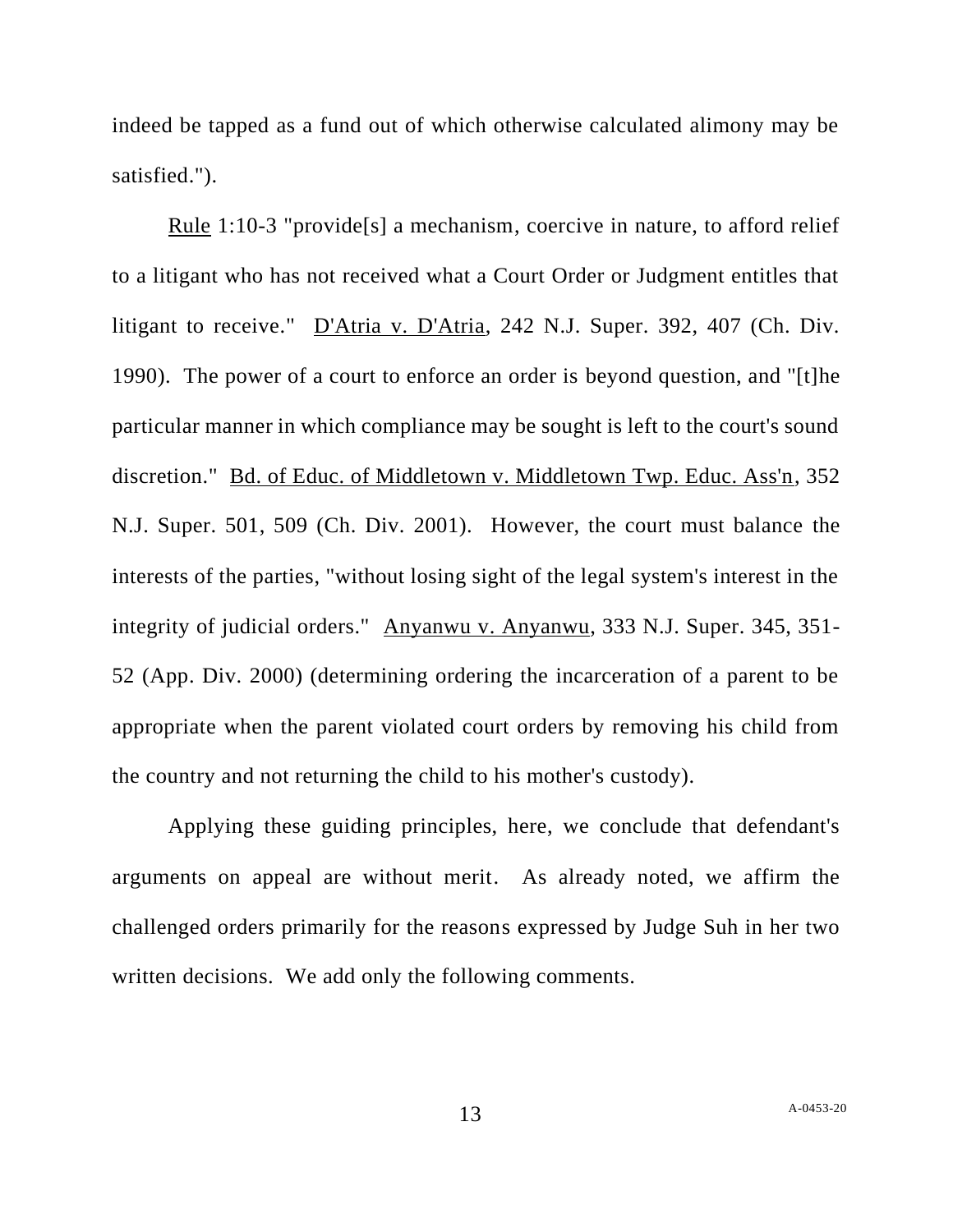The gist of defendant's argument on appeal is that Judge Suh "wrongfully entrusted that [plaintiff] would satisfy his alimony arrears even though he has shown no good faith effort to do so for the last several months." She argues "the [judge] had no basis in the record to" find "that [plaintiff's] inability to pay alimony [in 2020] is due to his choice to start his own busines [sic] and the COVID-19 pandemic." Contrary to defendant's assertion, the evidence in the record established that up to approximately February 2020, plaintiff was current in his alimony obligation, defendant repeatedly failed to perform her obligation to cooperate in the QDRO's preparation by paying the balance of the amount owed for Pension Appraisers services, and defendant did not meet the deadlines under the DJOD or subsequent orders for refinancing the mortgage, even before plaintiff stopped making alimony payments.

Clearly, that record supported Judge Suh's determination that once plaintiff had access to his share of his retirement benefits, he would pay his arrears and resume his monthly obligation, which again he did not seek to terminate or reduce. And, as Judge Suh found, defendant "ha[d] not furnished any other reason why the court should not trust plaintiff" because, aside from sheer speculation, defendant did not provide any sound reasons why plaintiff would not pay his obligation upon access to his retirement funds. Under these